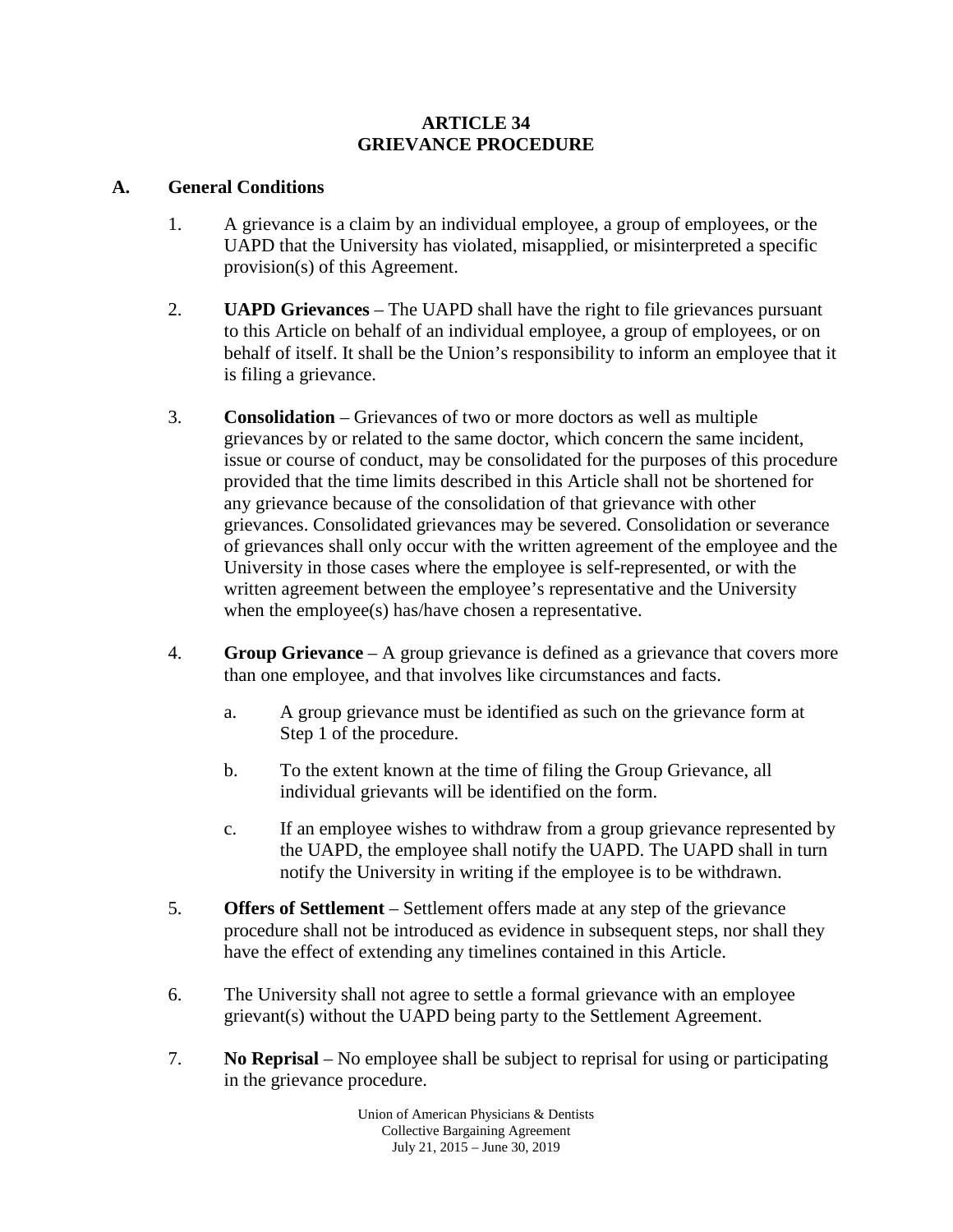- 8. The University shall not have the right to use the grievance procedure.
- 9. A resolution of the grievance at any step of the procedure, although final, shall not be precedent setting.

# 10. **Filing**

- a. All grievances must be filed at the campus Labor Relations office where the alleged violation occurred, using the official grievance form found in Appendix 2.
- b. An initial filing and subsequent appeals within the grievance procedure may be made in the following ways:
	- 1) **Hand Delivery:** When hand-delivered, the date of receipt will be used to determine the date of the initial filing and subsequent appeals.
	- 2) **United States Mail:** When mailed, the initial filing and subsequent appeals must arrive in an envelope with a U.S. Postal Service Postmark. The U.S. Postal Service Postmark will be used to determine the date of the initial filing and subsequent appeals.
	- 3) **Email:** Email submissions must include PDFs of all documents, information and signatures necessary to be in compliance with the provisions of the Agreement. The date of filing for an emailed grievance and subsequent appeals shall be the date received on the University server, provided that the initial filing or appeal is received during business hours. If an initial filing or appeal is received outside of normal business hours, the following business day will be deemed the filing date.
- c. The grievance form must be signed and dated by the employee(s) or the employee's representative. Union grievances must be signed by a UAPD staff representative.
- d. Only one (1) subject matter shall be covered in any one (1) grievance.
- e. A formal grievance must identify the specific Article(s) and Section(s) of this Agreement alleged to have been violated, misapplied, or misinterpreted; describe the action(s) or omission(s) alleged to have violated the Agreement; identify the date(s) of the action(s) or approximate date(s) when the date is unknown or unclear; list the affected individual(s) known at the time of filing; and specify the remedy requested.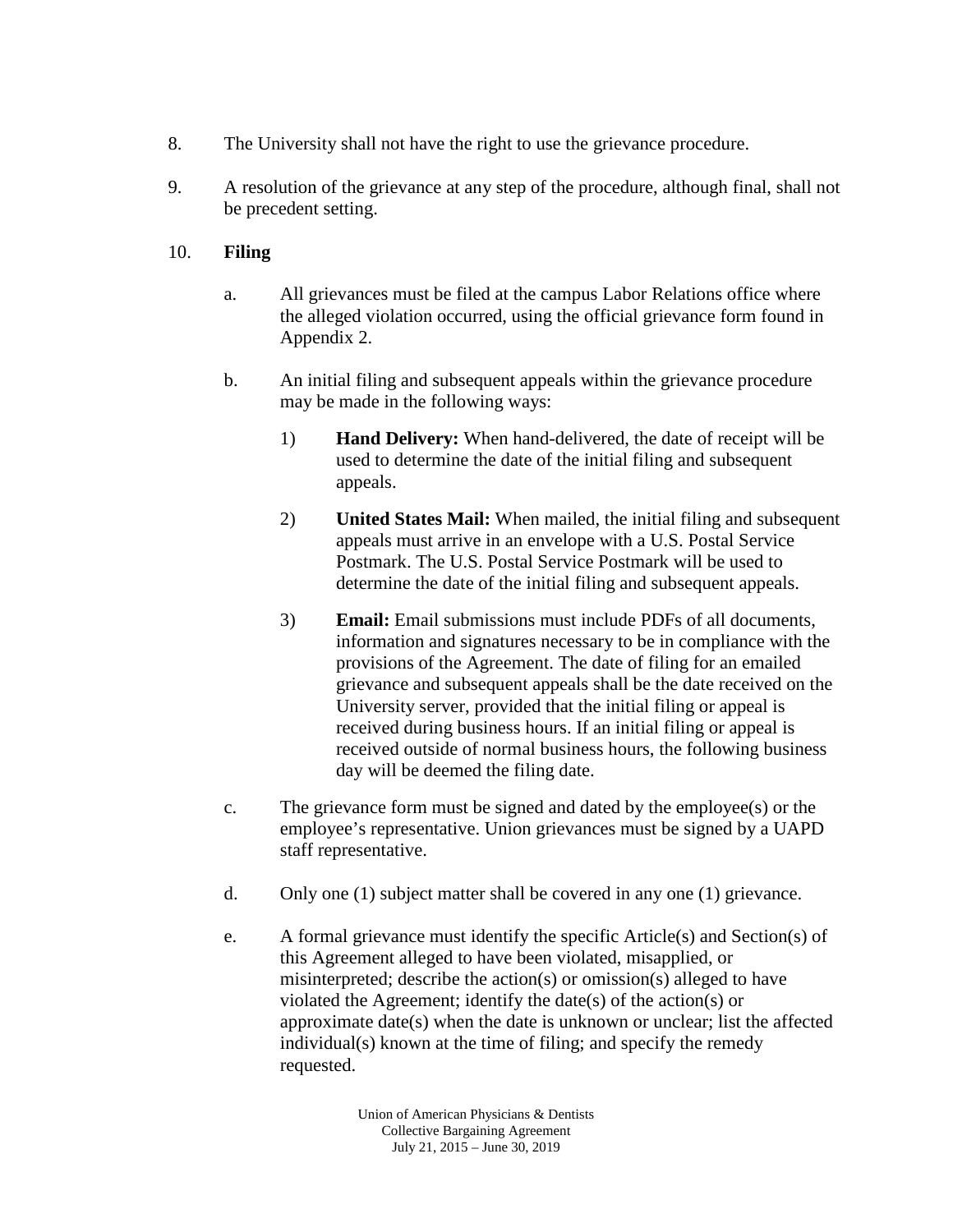f. No remedy shall exceed restoring to the grievant the pay, benefits or rights lost as a result of the violation of the Agreement, including any Step increase(s) and/or salary increase(s) the employee(s) would have received if not for the violation, less any income earned from any other source that the grievant(s) did not have at the time of the violation, including, but not limited to, Workers' Compensation, Unemployment Insurance Benefits, or any other employment.

# **11. Time Limits**

- a. The time limits specified in this Article may be extended by written agreement between the University and the employee, the UAPD, or the employee's representative, in advance of the expiration of the time limits.
- b. Deadlines that fall on a day that is not a University business day will automatically be extended to the next business day.
- c. If a grievance is not appealed to the next step of the procedure within the applicable time limit, and an extension has not been agreed to in advance, the grievance will be deemed waived and will be ineligible for further appeal.
- d. If the University does not issue a response within the time limit specified for a given step, and an extension has not been agreed to in advance, or the grievance is not resolved to the satisfaction of the grievant, the grievant shall have the right to advance the grievance to the next step in the procedure.
- 12. **Waiver**  Any grievance which is not received in accordance with the procedures set forth in §§A.10. and A.11., above, is waived by the grievant and the UAPD.

# **B. Employee Representation Rights**

An employee shall have the right to be represented at all steps of the grievance procedure by a UAPD steward and/or staff representative, or one (1) person of the employee's choice other than: a University employee who has been designated as supervisory, managerial, or confidential; or a paid staff member of another employee organization. If a paid staff member of another employee organization has been chosen, it shall be UAPD's responsibility to notify the University. In the event more than one (1) representative attends a meeting in the grievance procedure, only one (1) person may be the spokesperson.

# **C. Sexual Harassment Complaint Resolution Procedure**

1. Consistent with the University of California's Sexual Harassment and Sexual Violence Policy (the *Policy*), a doctor who believes he or she has been subjected to sexual harassment or sexual violence may file a grievance pursuant to this Article. Such complaint or grievance may be filed either instead of or in addition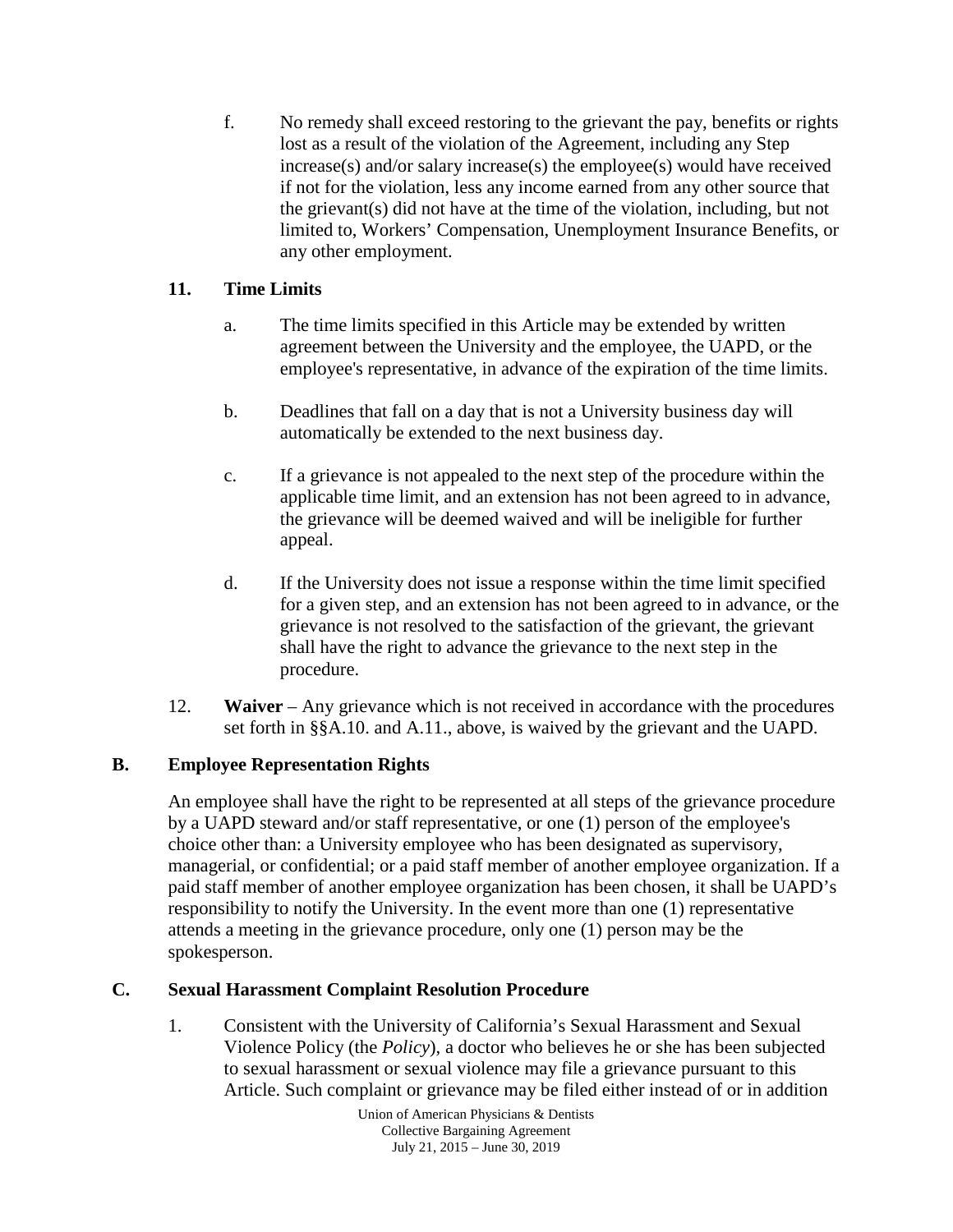to making a report of sexual harassment to the Title IX Officer (Sexual Harassment Officer) or other appropriate official designated to review and investigate sexual harassment and sexual violence complaints under the *Policy*. A complaint or grievance alleging sexual harassment or sexual violence must meet all the requirements under this Article, including time limits for filing.

- 2. If a grievance alleging sexual harassment or sexual violence is filed in addition to a report made to the Title IX Officer (Sexual Harassment Officer) or other appropriate official designated to review and investigate sexual harassment complaints under the *Policy*, the grievance shall be held in abeyance pending the outcome of the Early Resolution or Formal Investigation procedures. If the individual wishes to proceed with the complaint or grievance, the Early Resolution or Formal Investigation shall constitute Step 1 of the grievance procedure in this Article.
- 3. With this sole exception, the procedures described in this Article and in Article 35 – Arbitration Procedure of this Agreement shall be the only and exclusive means of resolving grievances submitted by employees in the bargaining unit.

## **D. Informal Review**

- 1. Before commencing the formal grievance procedure, an individual employee, or group of employees, with or without their representative, may first attempt to informally resolve the grievance with the immediate supervisor.
- 2. If the grievance is not resolved to the satisfaction of the grievant at the informal level, the grievance may be reduced to writing and advanced to Step 1. Attempts at informal resolution do not extend the time limit for filing a grievance at Step 1, unless otherwise agreed to in advance and in writing.

# **E. Step 1**

- 1. A formal grievance shall be filed in accordance with the procedures specified in §A.10., above, within thirty (30) calendar days after the date on which the employee or the UAPD knew, or reasonably should have known, of the action(s) or omission(s) which gave rise to the grievance.
- 2. Department Review The designated University official will forward the formal grievance to the appropriate department for review.
- 3. The department will issue its written response, along with the original grievance form with relevant sections completed, to the employee and the employee's representative, if any, within fifteen (15) calendar days after the formal grievance is filed.

A copy of the Step 1 response shall be sent to the UAPD staff representative if the employee is either self-represented or using a representative other than UAPD.

# **F. Step 2**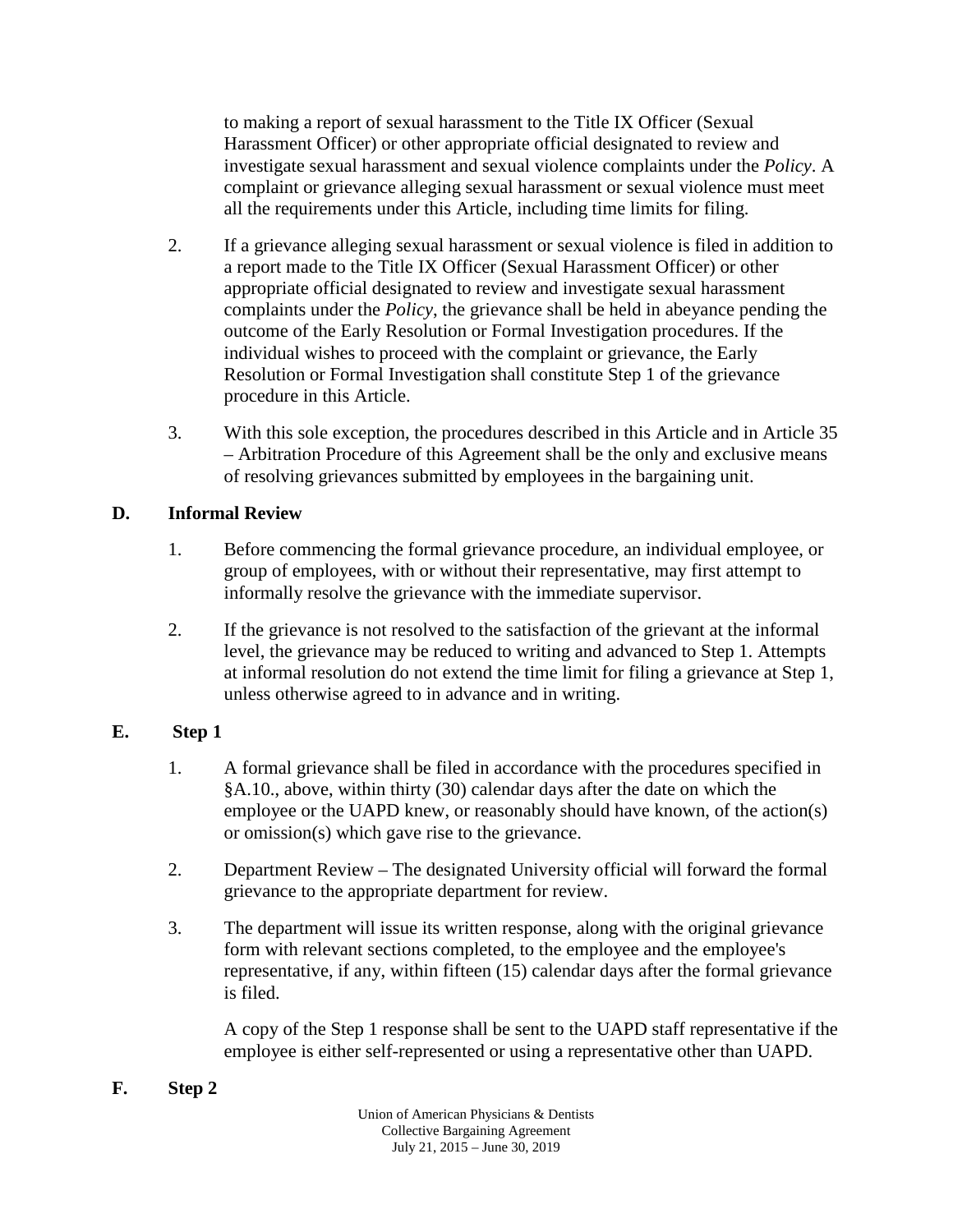- 1. If the grievance is not resolved to the satisfaction of the grievant or UAPD, the employee or UAPD may proceed to Step 2 by filing, with the local labor relations office, a written appeal along with the original grievance form with relevant sections completed, within fifteen (15) calendar days of the date on which the written response to Step 1 was issued or, if no written response was issued, within fifteen (15) calendar days of the date the University's response was due.
- 2. Unless otherwise agreed, the parties shall schedule a Step 2 meeting within fifteen (15) calendar days following receipt of the appeal to Step 2 to attempt to resolve the grievance. During the Step 2 meeting, the employee and the employee's representative, if any, shall present the known facts, issues and allegations relevant to the grievance.
- 3. Within fifteen (15) calendar days following the Step 2 meeting, or within fifteen (15) calendar days following receipt of the appeal to Step 2 if no Step 2 meeting is held, the University shall issue a written response.

A copy of the Step 2 response shall be sent to the local UAPD staff representative if the employee is either self-represented or using a representative other than UAPD.

- 4. Grievances alleging a dismissal or suspension in violation of Article 33 Corrective Action, Discipline and Discharge that are not resolved to the satisfaction of the grievant at Step 2, may be appealed directly to arbitration in accordance with Article 35 **–** Arbitration Procedure.
- **G. Step 3** 
	- 1. If the grievance is not resolved to the satisfaction of the grievant or UAPD, the employee or UAPD may proceed to Step 3 by filing, with the Director of Labor Relations in the Office of the President, a written appeal along with the original grievance form with relevant sections completed, within fifteen (15) calendar days of the date on which the written response to Step 2 was issued or, if no written response was issued, within fifteen (15) calendar days of the date the University's response was due.
	- 2. The subject of the grievance as stated in Step 2 shall constitute the sole and entire subject matter of the appeal to Step 3.
	- 3. The UCOP Director or her/his designee shall issue the University's Step 3 response within thirty (30) calendar days of the receipt of the appeal.
		- a. Proof of Service shall accompany the written Step 3 decision.
		- b. A copy of the Step 3 response shall be sent to UAPD's Oakland headquarters if the employee is either self-represented or using a representative other than UAPD.

Union of American Physicians & Dentists Collective Bargaining Agreement July 21, 2015 – June 30, 2019